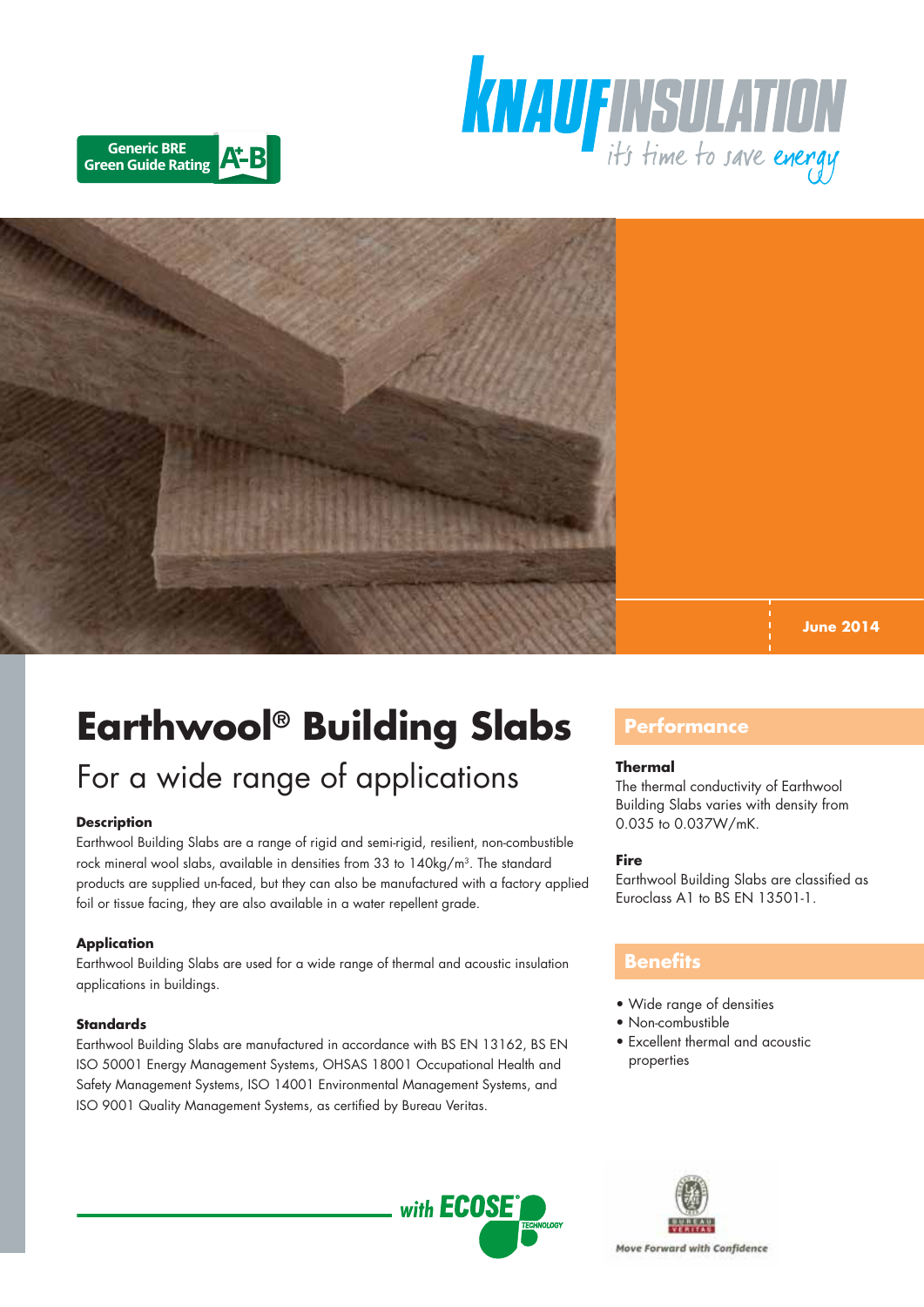

## **Earthwool® Building Slabs**

#### **Durability**

Earthwool Building Slabs are odourless, rot proof, non-hygroscopic, do not sustain vermin and will not encourage the growth of fungi, mould or bacteria.

#### Fire performance

Earthwool Building Slabs are classified as Euroclass A1 to BS EN 13505-1, non-combustible to BS 476:Part 4:1970 (1984) and, Class 1 Surface Spread of Flame to BS 476:Part 7:1997 and Class 'O' to the Building Regulations.

#### Moisture resistance

Earthwool Building Slabs are non-wicking when tested to BS 2972:1989:Section 12. When exposed to 90% relative humidity at 20°C, Earthwool Building Slabs absorb less than 0.004% of moisture.

#### Vapour resistivity

Earthwool Building Slabs offer negligible resistance to the passage of water vapour and have a water vapour resistivity of 5.00MNs/g.m.

#### **Environmental**

Earthwool Building Slabs represent no known threat to the environment and have zero Ozone Depletion Potential and zero Global Warming Potential.

#### **Handling and storage**

Earthwool Building Slabs are easy to handle, install and cut to size, where necessary. Earthwool Building Slabs are supplied in polythene packs which are designed for short term protection only. For longer term protection on site, the products should either be stored indoors, or under cover and off the ground. Earthwool Building Slabs should not be left permanently exposed to the elements.

Knauf Insulation mineral wool products made with ECOSE® Technology benefit from a formaldehyde-free binder, which is up to 70% less energy intensive than traditional binders and is made from rapidly renewable bio-based materials instead of petroleum-based chemicals. The technology has been developed for Knauf Insulation's glass and rock mineral wool products, enhancing their environmental credentials without affecting the thermal, acoustic or fire performance. Insulation products made with ECOSE Technology contain no dye or artificial colours – the colour is completely natural.

For more information please visit www.knaufinsulation.co.uk